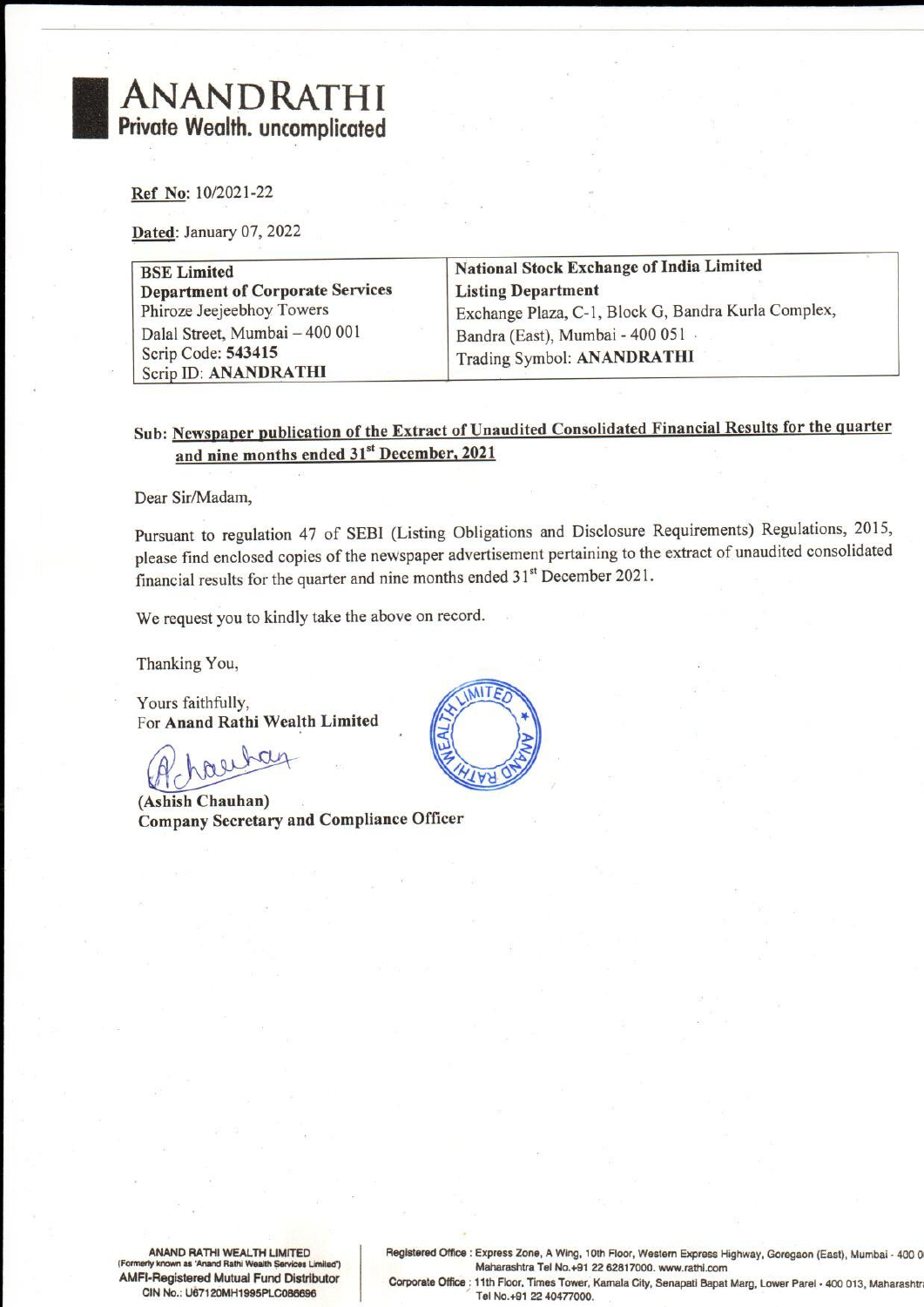## **BUSINESS Standard MUMBAL I FRIDAY, 7 JANUARY 2022**<br>ANAND RATHI WEALTH LIMITED Business Standard Business Standard MUMBAL | FRIDAY, 7 JANUARY 2022<br> **ID RATHI WEALTHLID**

### 100% Interim Dividend of  $\mathfrak{F}_5$  Per Shar

### EXTRACT STATEMENT OF UNAUDITED CONSOLIDATED FINANCIAL RESULTS FOR QUARTER AND.NINE MONTHS ENDED DECEMBER 31, 2021

|                                          | Business Standard MUMBAI   FRIDAY, 7 JANUARY 2022                                                                                                                                                                                                                                                                                                                   |                           |                           |                         |                          |                                        |                                 |  |  |
|------------------------------------------|---------------------------------------------------------------------------------------------------------------------------------------------------------------------------------------------------------------------------------------------------------------------------------------------------------------------------------------------------------------------|---------------------------|---------------------------|-------------------------|--------------------------|----------------------------------------|---------------------------------|--|--|
|                                          |                                                                                                                                                                                                                                                                                                                                                                     |                           |                           |                         |                          |                                        |                                 |  |  |
|                                          |                                                                                                                                                                                                                                                                                                                                                                     |                           |                           |                         |                          |                                        |                                 |  |  |
|                                          | <b>ANAND RATHI WEALTH LIMITED</b>                                                                                                                                                                                                                                                                                                                                   |                           |                           |                         |                          |                                        |                                 |  |  |
|                                          | (Formerly known as Anand Rathi Wealth Services Limited)                                                                                                                                                                                                                                                                                                             |                           |                           |                         |                          |                                        |                                 |  |  |
|                                          | YoY 9M FY22 Revenue $54\%$                                                                                                                                                                                                                                                                                                                                          |                           |                           |                         |                          |                                        |                                 |  |  |
|                                          |                                                                                                                                                                                                                                                                                                                                                                     |                           | YoY 9M FY22 PAT 168%      |                         |                          | 100% Interim Dividend of 25            | Per Share                       |  |  |
|                                          | RESULTS FOR QUARTER AND NINE MONTHS ENDED DECEMBER 31, 2021                                                                                                                                                                                                                                                                                                         |                           | <b>Quarter Ended</b>      |                         |                          |                                        | (In INR Lakhs except EPS)       |  |  |
| Sr. No.                                  | <b>Particulars</b>                                                                                                                                                                                                                                                                                                                                                  | 31.12.2021                | 30.09.2021                | 31.12.2020              | 31.12.2021               | <b>Nine Months Ended</b><br>31,12,2020 | <b>Year Ended</b><br>31.03.2021 |  |  |
| г                                        | <b>Revenue From Operation</b>                                                                                                                                                                                                                                                                                                                                       | (Unaudited)<br>10,569.33  | (Unaudited)<br>10,172.51  | (Unaudited)<br>6,808.21 | (Unaudited)<br>30,497.04 | (Unaudited)<br>19,512.73               | (Audited)                       |  |  |
| Ш                                        | Profit Before tax from ordinary activity                                                                                                                                                                                                                                                                                                                            | 4,286.97                  | 4,112.05                  | 1,780.89                | 12,359.41                | 4,653.53                               | 26,533.02<br>6,288.27           |  |  |
| 扭                                        | Profit Before tax (after extraordinary items)                                                                                                                                                                                                                                                                                                                       | 4,286.97                  | 4,112.05                  | 1,780.89                | 12,359.41                | 4,653.53                               | 6,288.27                        |  |  |
| IV<br>$\vee$                             | Profit after Tax                                                                                                                                                                                                                                                                                                                                                    | 3,203.61                  | 3,044.66                  | 1,311.95                | 9,219.82                 | 3,441.64                               | 4,457.77                        |  |  |
|                                          | Total Comprehensive Income for the period<br>(comprising profit for the period after tax and<br>other comprehensive income after tax)                                                                                                                                                                                                                               | 3,178.24                  | 3,059.48                  | 1,296.04                | 9,208.35                 | 3,478.20                               | 4,484.71                        |  |  |
| VI                                       | Paid - up capital (Face value of Rs. 5/- each fully paid                                                                                                                                                                                                                                                                                                            | 2,080.81                  | 2,080.81                  | 1,375.68                | 2,080.81                 | 1,375.68                               | 1,375.68                        |  |  |
| VII                                      | <b>Other Equity</b>                                                                                                                                                                                                                                                                                                                                                 |                           |                           |                         |                          |                                        | 22,781.76                       |  |  |
| VIII                                     | Earning per share (Face value of Rs. 5/- each)*<br>1. Basic (Rs.)                                                                                                                                                                                                                                                                                                   |                           |                           |                         |                          |                                        |                                 |  |  |
|                                          | 2.Diluted (Rs.)                                                                                                                                                                                                                                                                                                                                                     | 7.72                      | 7.34                      | 3.20                    | 22.21                    | 8.39                                   | 10.86                           |  |  |
|                                          |                                                                                                                                                                                                                                                                                                                                                                     | 7.69                      | 7.31                      | 3.16                    | 22.12                    | 8.29                                   | 10.73                           |  |  |
|                                          |                                                                                                                                                                                                                                                                                                                                                                     |                           |                           |                         |                          |                                        |                                 |  |  |
|                                          | *EPS is not annualised for the quarter and nine months ended periods.                                                                                                                                                                                                                                                                                               |                           |                           |                         |                          |                                        |                                 |  |  |
|                                          | 1. The above is extract of the detailed format of Unaudited Financial Results (Consolidated) for the Quarter and Nine Month ended December 31, 2021 filed with the Stock                                                                                                                                                                                            |                           |                           |                         |                          |                                        |                                 |  |  |
|                                          | Exchanges under Regulation 33 of the SEBI (Listing and Other Disclosure Requirements) Regulations, 2015. The full format of the Unaudited Financial Results (Consolidated                                                                                                                                                                                           |                           |                           |                         |                          |                                        |                                 |  |  |
|                                          | and Standalone ) for the Quarter and Nine Month ended December 31, 2021 are available on the website of the Bombay Stock Exchange i.e bseindia.com, National Stock<br>Exchange i.e. nseindia.com and the Company i.e. www.rathi.com/wealth.                                                                                                                         |                           |                           |                         |                          |                                        |                                 |  |  |
|                                          | The Board of Directors at their meeting held on January 06, 2022 has approved an interim dividend of Rs. 5 per equity share of Face Value Rs. 5 each. The total interim dividend                                                                                                                                                                                    |                           |                           |                         |                          |                                        |                                 |  |  |
|                                          | The Company has completed Initial Public Offering (IPO) of its equity shares, through offer for sale of 1,20,00,000 equity shares by the existing selling shareholders at an offer<br>price of Rs. 550 per share (employee discount of Rs. 25 per share for 2,50,000 shares reserved under employee category). Pursuant to the IPO, the equity shares were allotted |                           |                           |                         |                          |                                        |                                 |  |  |
|                                          | on 09 December 2021 and listed on BSE Limited and National Stock Exchange of India Limited on 14 December 2021. Accordingly, the Unaudited consolidated Financial<br>Results for the quarter and nine months ended December 31, 2021 are drawn up for the first time in accordance with the Listing requirements.                                                   |                           |                           |                         |                          |                                        |                                 |  |  |
|                                          | 4. The above unaudited financial results for the quarter and nine months ended December 31, 2021 have been reviewed and recommended by the Audit Committee and<br>approved by the Board of Directors of the Company at its meeting held on January 06, 2022. The Statutory Auditors of the Company has carried out Limited Review of the                            |                           |                           |                         |                          |                                        |                                 |  |  |
|                                          | The financial results for the corresponding quarter and nine months ended December 31, 2020 and for the preceding quarter ended September 30, 2021 have not been                                                                                                                                                                                                    |                           |                           |                         |                          |                                        |                                 |  |  |
|                                          | subject to an audit or review by the statutory auditors.<br>6. Extract of Unaudited Standalone Financial Results:                                                                                                                                                                                                                                                   |                           |                           |                         |                          |                                        |                                 |  |  |
|                                          |                                                                                                                                                                                                                                                                                                                                                                     |                           | <b>Quarter Ended</b>      |                         | <b>Nine Months Ended</b> |                                        | <b>Year Ended</b>               |  |  |
|                                          | <b>Particulars</b>                                                                                                                                                                                                                                                                                                                                                  | 31.12.2021<br>(Unaudited) | 30.09.2021<br>(Unaudited) | 31.12.2020              | 31,12,2021               | 31.12.2020                             | 31.03.2021                      |  |  |
|                                          | <b>Revenue From Operation</b>                                                                                                                                                                                                                                                                                                                                       | 10,200.21                 | 9,829.81                  | (Unaudited)<br>6,476.84 | (Unaudited)<br>29,476.95 | (Unaudited)<br>18,673.07               | (Audited)<br>25,382.14          |  |  |
| <b>Notes</b><br>2.<br>3.<br>Sr. No.<br>Ħ | <b>Profit Before Tax</b>                                                                                                                                                                                                                                                                                                                                            | 4,265.75                  | 4,073.19                  | 1,717.07                | 12,254.14                | 4,915.72                               | 6,234.52                        |  |  |
| Ш                                        | <b>Profit After Tax</b>                                                                                                                                                                                                                                                                                                                                             | 3,187.06                  | 3,015.86                  | 1,266.08                | 9,141.46                 | 3,638.72                               | 4,421.80                        |  |  |

- The above is extract of the detailed format of Unaudited Financial Results (Consolidated ) for the Quarter and Nine Month ended December 31, 2021 filed with the Stock<br>Exchanges under Regulation 33 of the SEBI (Listing and
- 
- 
- 

| . .<br>Sr. No. | <b>Particulars</b>            | <b>Quarter Ended</b>                                                                                |                                  |                             | <b>Nine Months Ended</b>  |                                       | <b>Year Ended</b>                    |
|----------------|-------------------------------|-----------------------------------------------------------------------------------------------------|----------------------------------|-----------------------------|---------------------------|---------------------------------------|--------------------------------------|
|                |                               | 31.12.2021<br>(Unaudited)                                                                           | 30.09.2021<br>(Unaudited)        | 31.12.2020<br>(Unaudited)   | 31.12.2021<br>(Unaudited) | 31.12.2020<br>(Unaudited)             | 31.03.2021<br>(Audited)              |
|                | <b>Revenue From Operation</b> | 10,200.21                                                                                           | 9,829.81                         | 6,476.84                    | 29,476.95                 | 18,673.07                             | 25,382.14                            |
| Ħ              | <b>Profit Before Tax</b>      | 4,265.75                                                                                            | 4,073.19                         | 1,717.07                    | 12.254.14                 | 4,915.72                              | 6,234.52                             |
| Ш              | Profit After Tax              | 3,187.06                                                                                            | 3,015.86                         | 1,266.08                    | 9,141.46                  | 3,638.72                              | 4,421.80                             |
| Place: Mumbai  | Date: January 06, 2022        | <b>MORDAN MARKS</b><br>of the anti- and the property of the control coupled and market the property | School and the first base of the | The direct buying and not a |                           | <b>For Anand Rathi Wealth Limited</b> | Sd<br><b>Anand Rathi</b><br>Chairman |



Thank You! Today, we take this opportunity to Employees for being a part of our success journey.

ANANDRATHI